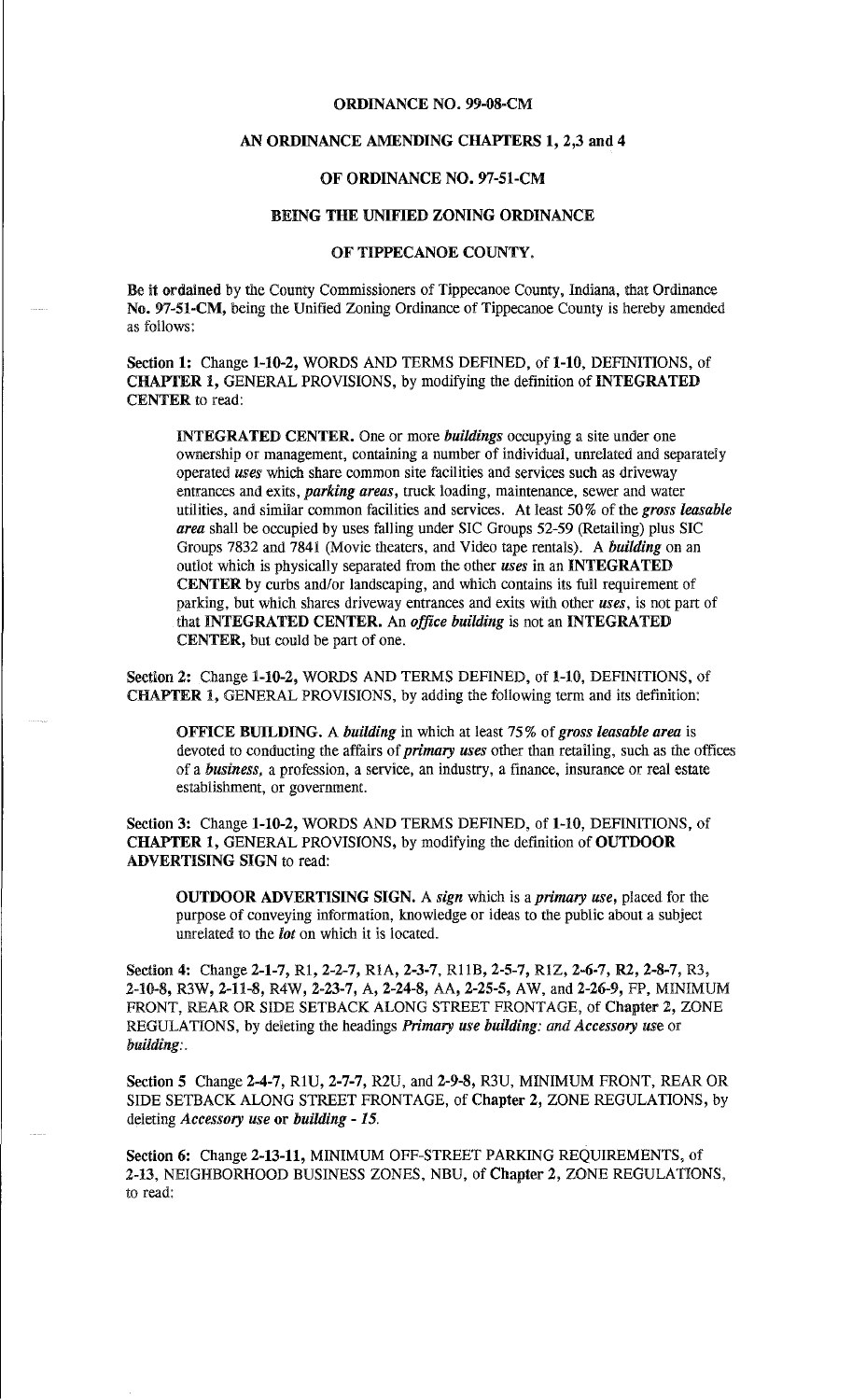#### MINIMUM OFF STREET PARKING REQUIREMENTS:

Residential use:

*Single- and two-family.* 2 spaces per *dwelling unit* 

*Multi-family* {LAFAYETTE):

1.50 per *efficiency* and 1 *-BR* unit

- l.75 per *2-BR* unit
- 2.00 per *3+BR unit*

# *Multi-family* (W.LAF, TIPP.CO, DTN, BG, CH):

2 spaces per *dwelling unit* (except *university-proximate residences:* see 4-6-4) Nonresidential *use:* See 3-2, 4-6-3 and 4-6-11-b

Section 7 Change 2-15-7, MR, MINIMUM FRONT, REAR OR SIDE SETBACK ALONG STREET FRONTAGE, of Chapter 2, ZONE REGULATIONS, by deleting *Primary use building:* and *Accessory use* or *building: Residential use* - *15* and *Nonresidential use: same as primary use building.* 

Section 8: Change 2-15-11, MINIMUM OFF-STREET PARKING REQUIREMENTS, of 2-15, MEDICAL RELATED ZONES, MR, of CHAPTER 2, ZONE REGULATIONS to read:

## MINIMUM OFF STREET PARKING REQUIREMENTS:

Residential *use:* 

*Single-* and *two-family.* 2 spaces per *dwelling unit Multi-family* (LAFAYETTE): 1.50 per *efficiency* and 1 *-BR* unit

1. 75 per *2-BR* unit

2.00 per  $3 + BR$  unit

# *Multi-family* (W.LAF, TIPP.CO, DTN, BG, CH):

2 spaces per *dwelling unit* 

Nonresidential *use:* See 3-2 and 4-6-3

Section 9: Change 3-2-9, FINANCE, INSURANCE AND REAL ESTATE, and 3-2-10, SERVICES, of 3-2, PERMITTED USE TABLE, of CHAPTER 3, PERMITTED USE TABLE, by:

1 . adding Offices not elsewhere classified as the final permitted primary use in each subsection;

2. in each location, adding parking group  $8 / c$ , no special conditions, and SIC Group ----; and

3. in each location, add a P, for permitted, in the following columns: NB, NBU, OR, GB, CB, CBW, HB, I1 and 12.

Section 10: Change 4-2-2, SUMMARY OF STANDARD SETBACK REQUIREMENTS, of 4-2, of STANDARD DIMENSIONAL REQUIREMENTS, of Chapter 4, ADDITIONAL USE RESTRICTIONS, by

1. modifying the column heading under ALONG STREET FRONTAGE to read

MINIMUM SETBACK<sup>1</sup> FOR PRIM. USE BLDG., ACC. USE OR BLDG.;

2. eliminating the column heretofore under the ACC. USE, BLDG. heading;

3. revising the last line of the ABBREVIATIONS part of 4-2-2 to read: ACCUSE OR BLDG., AccUB *=accessory use* or *building.* 

Section 11: Change line 2 of 4-4-6-a, of 4-4-6, SETBACKS FOR ACCESSORY USES, of Chapter 4, ADDITIONAL USE RESTRICTIONS, by replacing the phrase *any residential use, regardless of zone.* with *any residential use,* or *.any residential zone.* 

Section 12: Change line 1 of 4-4-7-a of 4-4-7, VISION SETBACKS, of Chapter 4, ADDITIONAL USE RESTRICTIONS, by deleting the word unsignalized.

Section 13: Change 4-6-18, OFF-STREET LOADING, of Chapter 4, ADDITIONAL USE RESTRICTIONS, by adding a new subsection, 4-6-18-j, to read:

Except when located at a *loading berth.* semi-trailers shall not be parked at retail establishments in *commercial zones,* unless they are attached to semi-tractors.